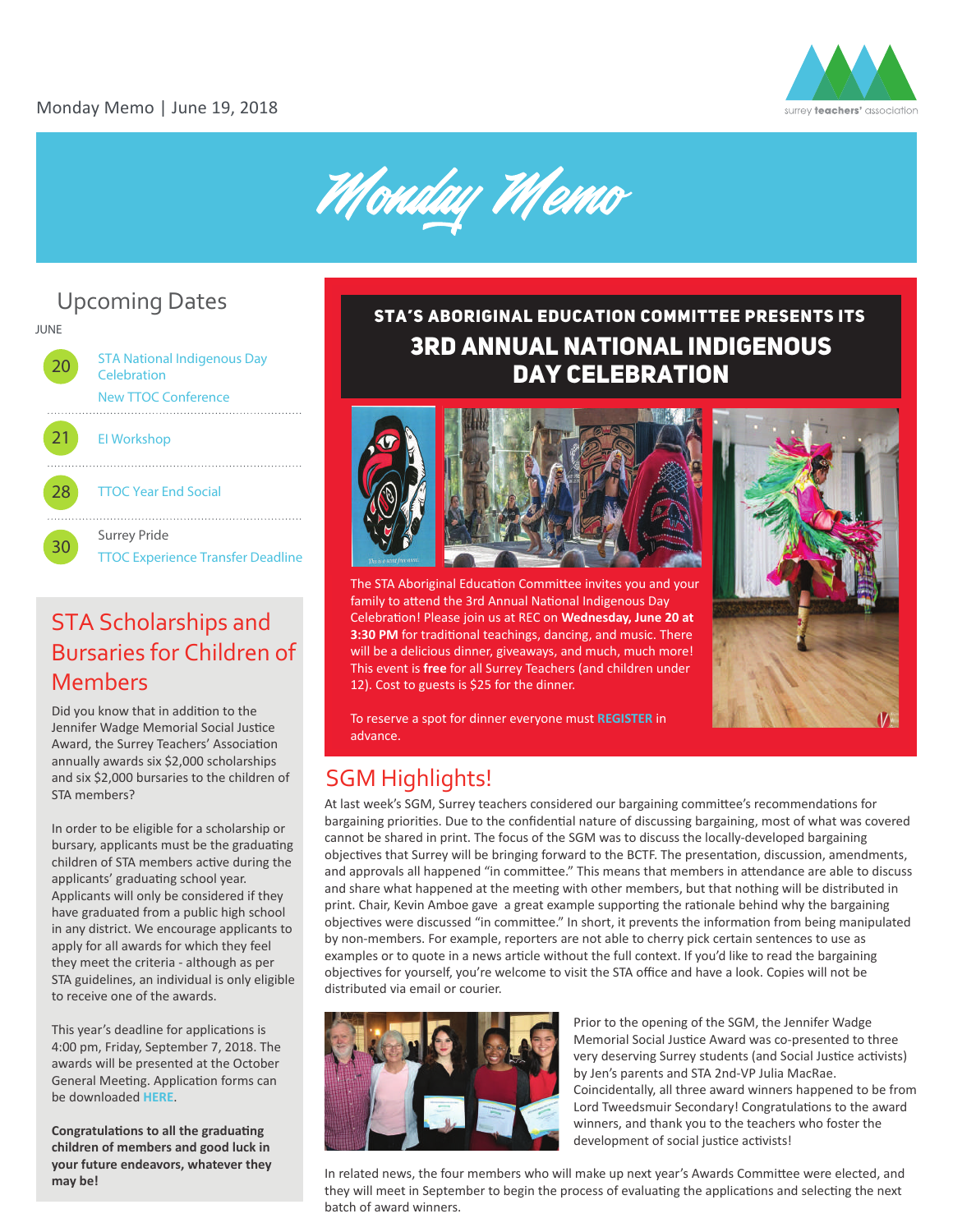**NEW TTOC CONFERENCE AND BCTF INDUCTION CEREMONY** 

#### **[CLICK HERE TO REGISTER NOW](https://newttocsconference-june2018.eventbrite.ca)**

#### **More Registrants Welcome!**

If you are a new TTOC, or someone who's been TTOCing for a year or two but hasn't previously attended, consider this your personal invitation to be formally inducted into the British Columbia Teachers' Federation!

The STA will be hosting a day-long conference on Wednesday, June 20, 2018 at the STA office. Please confirm your a�endance by registering online. **Please register ASAP.**

*If you've never been to the "New TTOC Conference and Induction" you are invited! It's an opportunity for you to be officially welcomed into your local union, the Surrey Teachers Association (STA). You get to learn all about your rights as a teacher in Surrey. It's extremely informative; and you'll put a face to a name when you meet some of the full-time table officers (FTTOs), who are there to support you. The conference is also a great way to connect and talk with other colleagues. Also, you're paid for the day just as if you were TTOCing normally and a lunch is provided.* **- TTOC Rep, Andy Liebermann (who also posted a great example of how to fill out your LOA paperwork in the Surrey TTOC facebook group!)**

If this is a day that you would normally TTOC, you will not lose out on a day's pay by attending. Submit a paper-copy LOA to Pete Nuij at the District Office. Every school's office should have paper LOA forms available; ask the secretary if you need help locating one.

#### **LOA Information**

Article G.7. - "TTOCs conducting union business" Details: STA New TTOCs Conference Cost of TTOC to be borne by: STA Attention: Matt Westphal



#### EI Workshop: June 21, 2018

*June 20, 2018*

Last chance to register! The workshop is happening **THIS THURSDAY** at the STA office.

Are you a TTOC? Do you know how to apply for and claim Employment Insurance this summer? We'll walk you through the process and answer your questions. The information session will run from 3:30 PM - 5:30 PM. Please **[REGISTER](https://eiworkshop-june2018.eventbrite.ca)** online.

## **TTOC Experience Transfer**

The deadline to apply to have your TTOC Experience transferred to your Contract Teaching Experience is June 30! Sign and send the **[FORM](http://www.surreyteachers.org/documents/Forms/TTOCTransferRequestForm-June.pdf)** to the District (Attn: HR/Payroll). It might make you eligible for an incremental increase next September!

## Political Action/Public Relations Committee

During last Wednesday's SGM/STARA meeting, seven STA members were acclaimed to the Political Action/Public Relations committee. This committee has the responsibility of investigating political candidates' positions and attitudes on education. Although the committee is usually most active at election times it can be assigned various tasks related to public relations on hot educational issues during the course of the year. Committee activities involve such tasks as designing and placing advertisements, writing letters or press releases, arranging speakers for public meetings, phone campaigns, mail outs and recommending candidates for public office.

One of the main focuses for this committee will be the upcoming School Trustee Elections, happening in Surrey in October. With the quick timeline, the PA/PR committee will be getting the ball rolling with a meeting this Tuesday, June 19 at 4:00 PM in the STA office. If you're interested in attending the meeting, RSVP to **[JULIA MACRAE](mailto:2-vp@surreyteachers.org)**.

# Surprised you didn't get the job? Types of Transfer Grievances

In general, there are three types of transfer grievances: seniority, qualification and suitability. In qualification grievances, a teacher is sometimes not shortlisted for an interview because the principal decided they were not qualified. In suitability grievances, a teacher was interviewed, but the principal considered a junior candidate demonstrably more suitable, and offered them the job instead.

This year, the STA will use the expedited arbitration process in the Collective Agreement for transfer grievances. That means that timelines are very short, particularly for Round 2 grievances.

You can find out if someone with less seniority was awarded the job by reviewing the **[ROUND ONE](https://www.surreyschools.ca/departments/HRES/Teachers/TransferInformation/Documents/2018-19%20Closed%20Report%20-%20Round%201.pdf)  [CLOSED REPORT](https://www.surreyschools.ca/departments/HRES/Teachers/TransferInformation/Documents/2018-19%20Closed%20Report%20-%20Round%201.pdf)** which is now available for viewing on the District website. **The Closed Report for**  Round Two will be available starting June 21. Please note that you need to be logged-in to be able to access the report.

If you were not awarded a job that you feel you were well-qualified for, find that a teacher with less seniority was awarded a job you applied for, or there might have been an irregularity in the process, please reach out ASAP to Grievance Officer **[MARK KEELAN](mailto:grieve@surreyteachers.org)**.

It is extremely important, given the short timelines, to seek advice about irregularities as soon as **possible!**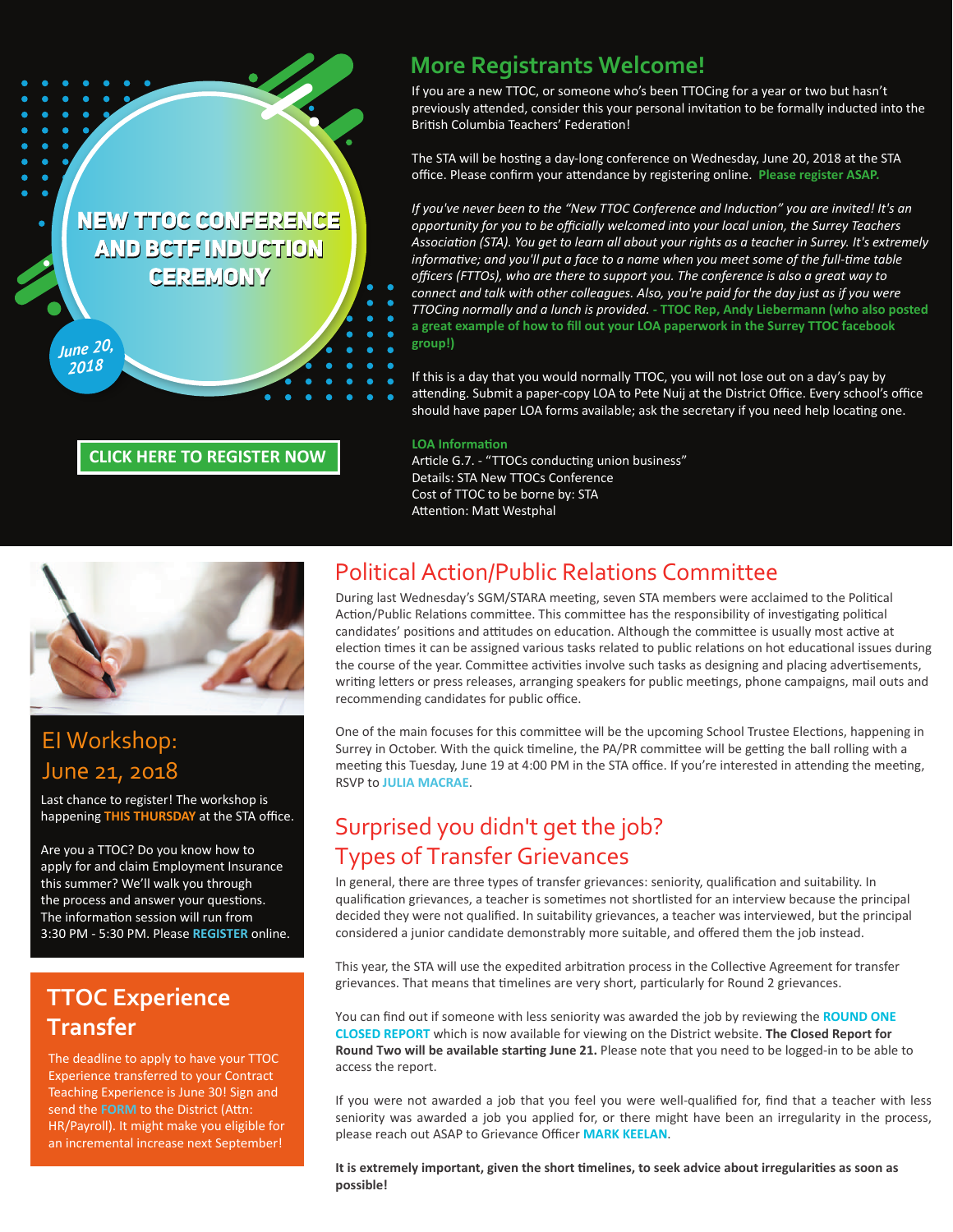## Summer Pro-D – is it right for you?

There are several issues to consider when teachers are deciding if summer Pro-D is right for them. One is that professional development must be teacher directed, and not prompted by administration. It is not unheard of for administrators to ask Pro-D chairs to hold votes on the matter or even to suggest specific workshop topics. Teachers may feel pressured by this and be uncomfortable pushing back, however it is essential we resist management attempts to take control of teacher professional development. All professional development, including summer Pro-D, must be teacher ini�ated and directed.

All Pro-D, including summer Pro-D, should meet the purpose of professional development as laid out at F.22.1 of the Collective Agreement: "to enhance curricular knowledge, to heighten instructional skills, and to broaden exposure to pedagogical theories, methods and strategies." Proposed activities for summer Pro-D should not include staff development activities; that is, activities that would normally take place on an admin-directed non-instructional day or during a staff meeting, such as development of school goals, development of school-wide behaviour plans or protocols, training on the MyEdBC program or administrative tasks such as beginning of the year organizational items.

In order to determine whether or not your school site will host summer Pro-D, there must be a vote.

All STA members who are expected to be assigned to the school in the 2018/2019 school year are eligible to vote. This includes full time continuing teachers, part time continuing teachers, district based teachers (who normally work at the school on the affected days), job share partners depending on their schedule, and people who have successfully transferred in to the school.

In order to pass the motion, and approve summer Pro-D, 75% of the total number of staff must vote in favour. Those who abstain, or don't vote (not in attendance) will be considered negative votes.

#### Mentor 36: Join Now!

Teaching: you don't have to do it alone! As a new teacher, or someone new to a grade level or subject area, things can get overwhelming. There's a lot of responsibility on your plate, and you're working hard. Studies show that when teachers support one another, everyone benefits. Whether you're brand new, or experienced, joining the joint STA/SD mentorship program will be a wonderful experience.

Mentors and mentees work together in cohort learning groups. There are many opportunities for collaboration, sharing, asking questions, and supporting one another. Last year, in addition to the mentorship sessions, par�cipants enjoyed a retreat to Harrison Hot Springs and a year-end celebration. The learning and collaboration were invaluable!

The project is currently accepting applications from both mentees and mentors for the upcoming school year. For more information, and to apply, visit the **[MENTOR 36 WEBSITE](https://mentor36.com/)**. Please share this opportunity with anyone who might be interested!

> SURREY PRIDE FESTIVAL

AT HOLLAND

PARK

# **TTOC Year End Social Event**

The STA TTOC Committee is hosting an end of the year social on **Thursday, June 28**!

Join your colleagues for a celebratory evening, with appe�zers and one **free drink** provided courtesy of your TTOC Committee. There will also be a selection of door prizes you could win!

Registration in advance helps to gauge numbers for the food order, so please **[CLICK ON THIS LINK](https://ttoc-yearendsocial-june2018.eventbrite.ca)** and add your name. We hope many of you will join us to celebrate the end of a busy year!

#### **Opportunity for Members: Provincial Bargaining Team**

The BCTF is currently accepting applications for the Federation's Provincial Bargaining Team. The team will work under the direction of the Executive Committee and will be responsible for negotiating the provincial aspects of the next collective agreement. Applicants should have a wide range of negotiation and contract administration skills and experience, and be very familiar with the current issues faced by teachers in the workplace, as well as the process of negotiations and contract enforcement. The application deadline is August 13, 2018. Learn more and **[APPLY ONLINE](http://www.bctf.ca/opportunities/BCTFCommittees.aspx)**.

The Surrey Teachers' Association has been a proud sponsor of the Surrey Pride Festival for the last few years. We will have some fun swag and great **draw prizes for kids or classroom teachers. Please come to our booth and say hello!**

**The family friendly event is from 11:00 AM to 3:00 PM on Sunday, June 30 at Holland Park (13428 Old Yale Rd, Surrey, BC). Please note that Holland Park has limited parking. Parking on the neighborhood streets is preferable. Parking at the mall is at your own risk.**

**What to wear to a Pride event? Colourful is great! But you, just as you are, are fantas�c too!** 

**\*If there are Surrey Teachers who have an hour or two to staff the STA Pride booth between 11:00 AM and 3:00 PM, please contact Heather Kelley, Chair of our Ad Hoc STA LGBTQ Commi�ee, (KELLEY\_H@SURREYSCHOOLS.CA).** See the following link for more info on the Surrey Pride Festival: **[HTTP://WWW.SURREYPRIDE.CA/](http://www.surreypride.ca/)**